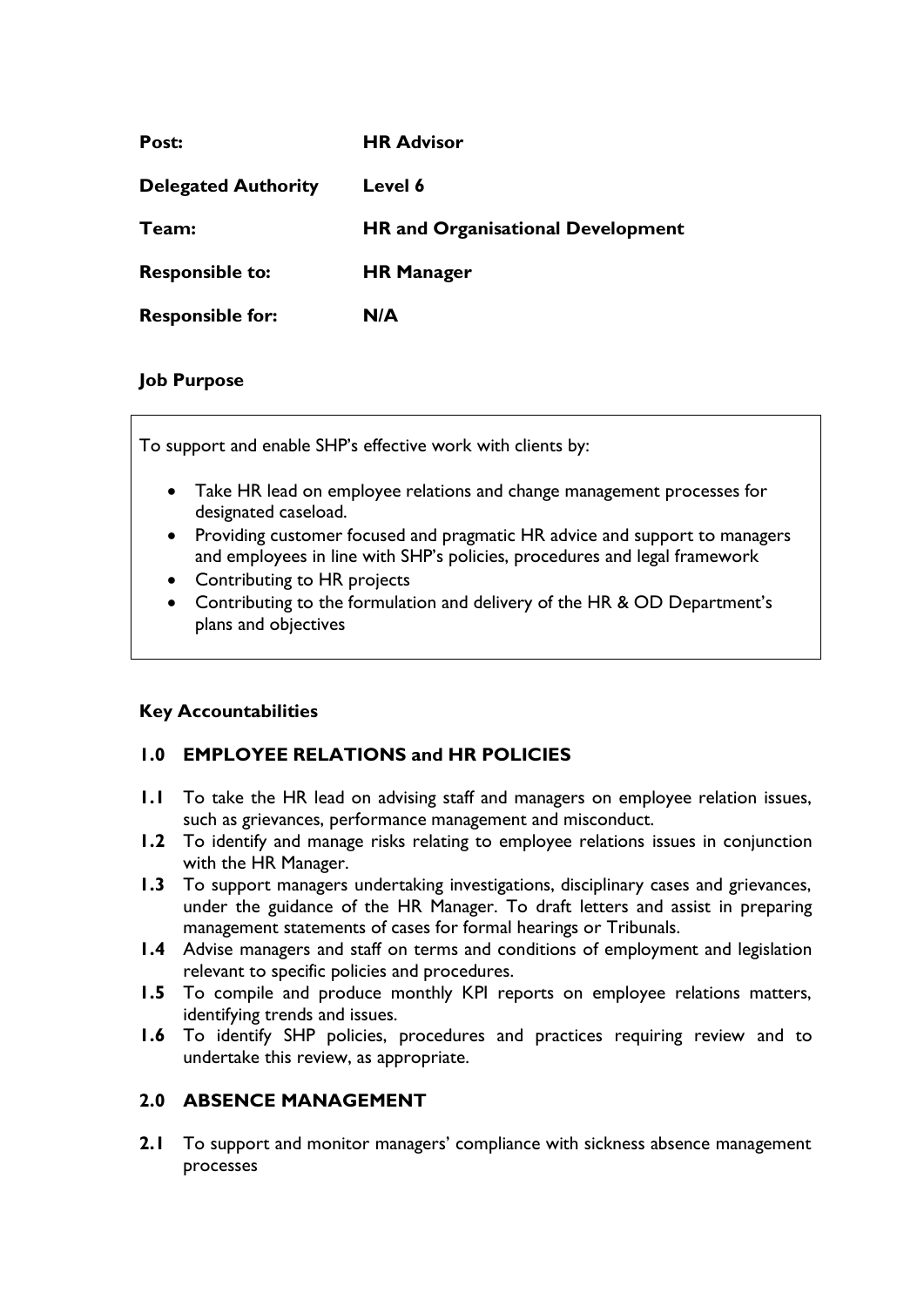- **2.2** To take the HR lead on absence management cases with line-managers, providing guidance to them on SHP's Sickness Absence policy, legal framework and best practice.
- **2.3** To identify and manage risks relating to employee absence in conjunction with the HR Manager.
- **2.4** To compile and produce monthly KPI reports on, sickness and absences, identifying trends and issues.
- **2.5** To liaise with Occupational Health, making referrals where appropriate and liaising with line-managers regarding providing appropriate background information and taking appropriate measures in response to assessments.

## **3.0 RESOURCING AND PAYROLL**

- **3.1** To ensure that employees, their managers and the HR and Payroll functions are sharing appropriate information and aware of the pay implications of absence and other HR processes, for example sick pay deductions and family and parental leave related payments.
- **3.2** To support the payroll process by reviewing and checking the payroll information.
- **3.3** To support TUPE transfers by compiling relevant information and assisting in the consultation processes.

## **4.0 TRAINING**

- **4.1** To coach line managers on an individual basis in relation to the full range of HR policies and procedures and to support honest and straightforward conversations with their employees.
- **4.2** To participate in the preparation and delivery of in-house training, inductions and education events on the full range of HR policies, procedures and best practice with support and direction from the L&D Department.

## **5.0 PROGRAMME AND PROJECT WORK**

- **5.1** To carry out specific pieces of HR project work, such as researching changing legislation and best practice, reviewing policies such as Employee Wellbeing or Equality and Diversity policies or developing plans.
- **5.2** To contribute to the development and delivery of annual HR plans and objectives in line with the SHP Business Plan and operational needs.
- **5.3** To undertake relevant HR projects from time to time and take the lead on them as directed by the HR Manager.

## **6.0 DIGNITY AND RESPECT**

- **6.1** To promote equality and diversity as integral to the organisation. To promote fair treatment and a positive working environment.
- **6.2** To liaise with outside organisations as appropriate to remain up to date on developments within equality and diversity.
- **6.3** To promote and maintain an inclusive and supportive working environment for all staff in line with the Equality Act.
- **6.4** To promote and work in line with SHP's values and Code of Conduct and the CIPD Professional Code of Conduct.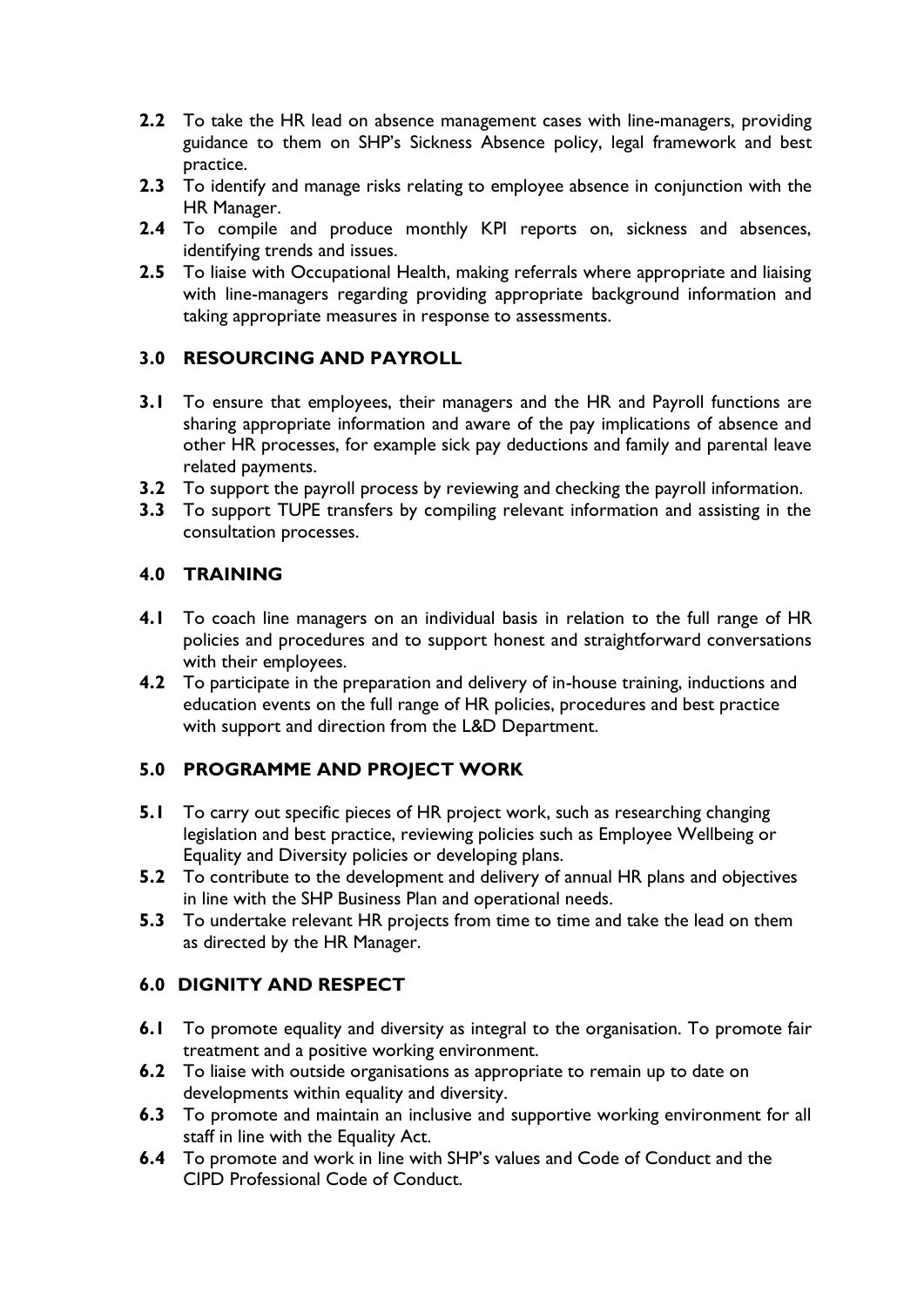# **7.0 TEAMWORKING**

- **7.1** To work closely with other HR team members and cover for each other in the case of absence or work-load sharing.
- **7.2** To work closely with the HR Manager identifying complex employee related issues and highlighting trends within SHP.
- **7.3** To support the work of the HR & OD Dept and SHP by carrying out any other reasonable tasks requested by your manager that are in your capability and appropriate to your role.

# **8.0 ORGANISATIONAL**

- **8.1** To carry out all work in line with relevant SHP policies, values and Code of Conduct.
- **8.2** In particular to ensure that you comply with relevant Health and Safety, Data Protection and Equality, Diversity and Inclusion policies and law as communicated by SHP through the intranet, contract of employment and training.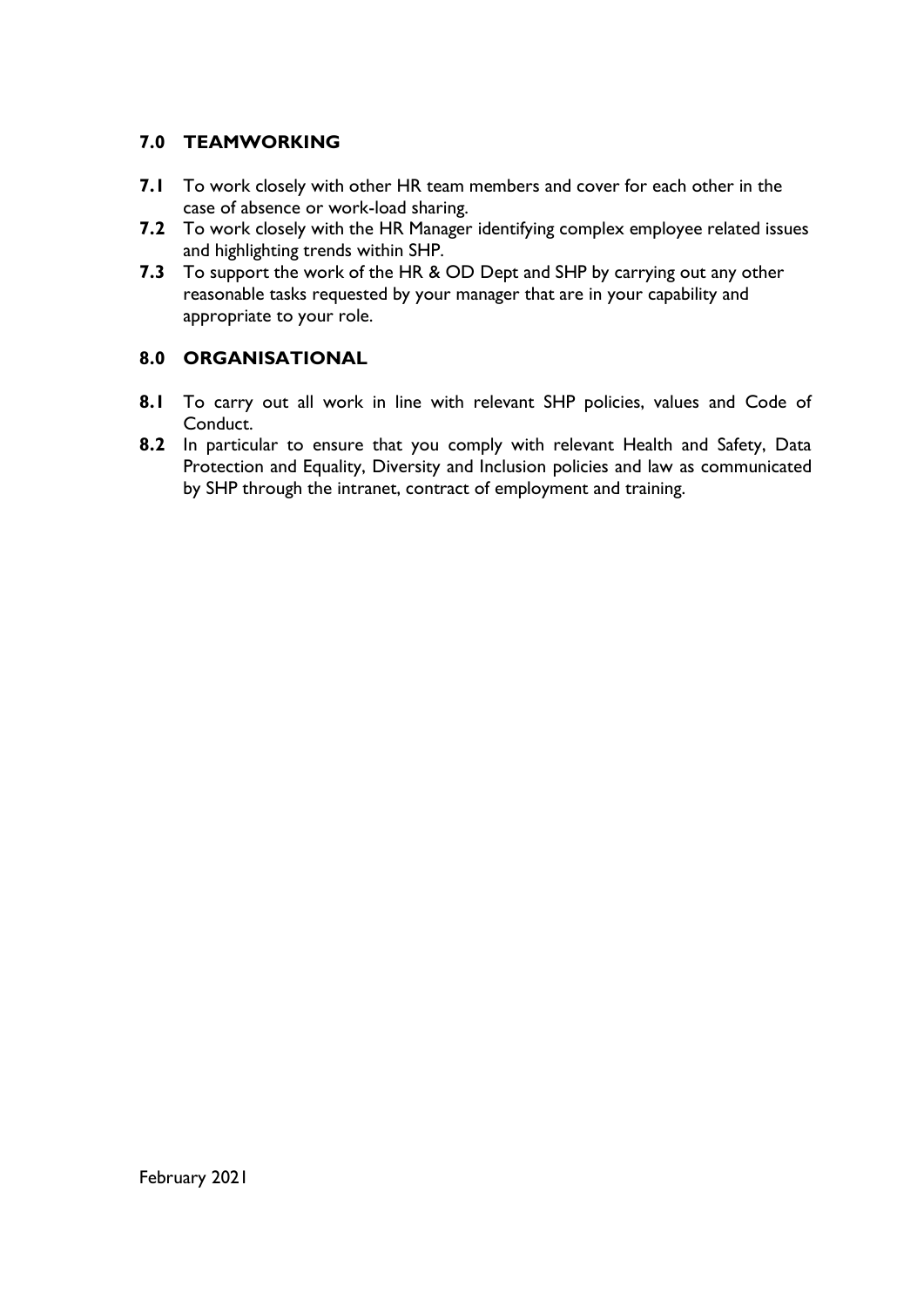## **Technical and Professional Know-How required for Effective Performance**

**When completing your supporting statement, you will be required to address (using examples) some of the points within the box below.**

Graduate CIPD or working towards CIPD qualification

# **EXPERIENCE**

- Previous HR experience within a generalist /similar role
- Experience of using HR databases and office systems

# **SKILLS, KNOWLEDGE & ABILITIES**

- A demonstrable understanding of the aims, objectives and possible challenges facing an HR Department within a service delivery organisation.
- Sound working knowledge of employment law and demonstrable experience of resolving sensitive employee relations issues and minimising conflict in a challenging work environment.
- Ability to consider a request for advice from a number of positions, based on experience, intuition and knowledge of an organisation.
- Ability to provide HR expertise and employment law knowledge to organisational change processes. E.g. restructuring a team, a TUPE transfer or a redundancy process.
- Ability to identify organisational needs based on evidence and to focus on priorities in order to drive outcomes.
- Commitment to advocate and uphold fair and inclusive treatment in the workplace.
- Sound analytical and numerical skills with accuracy and attention to detail
- Good interpersonal skills with ability to communicate with colleagues and staff at all levels
- Strong IT skills, in particular Word and Excel (proficient with spreadsheets).
- Ability to organise and prioritise own workload
- Proactive attitude and able to use your initiative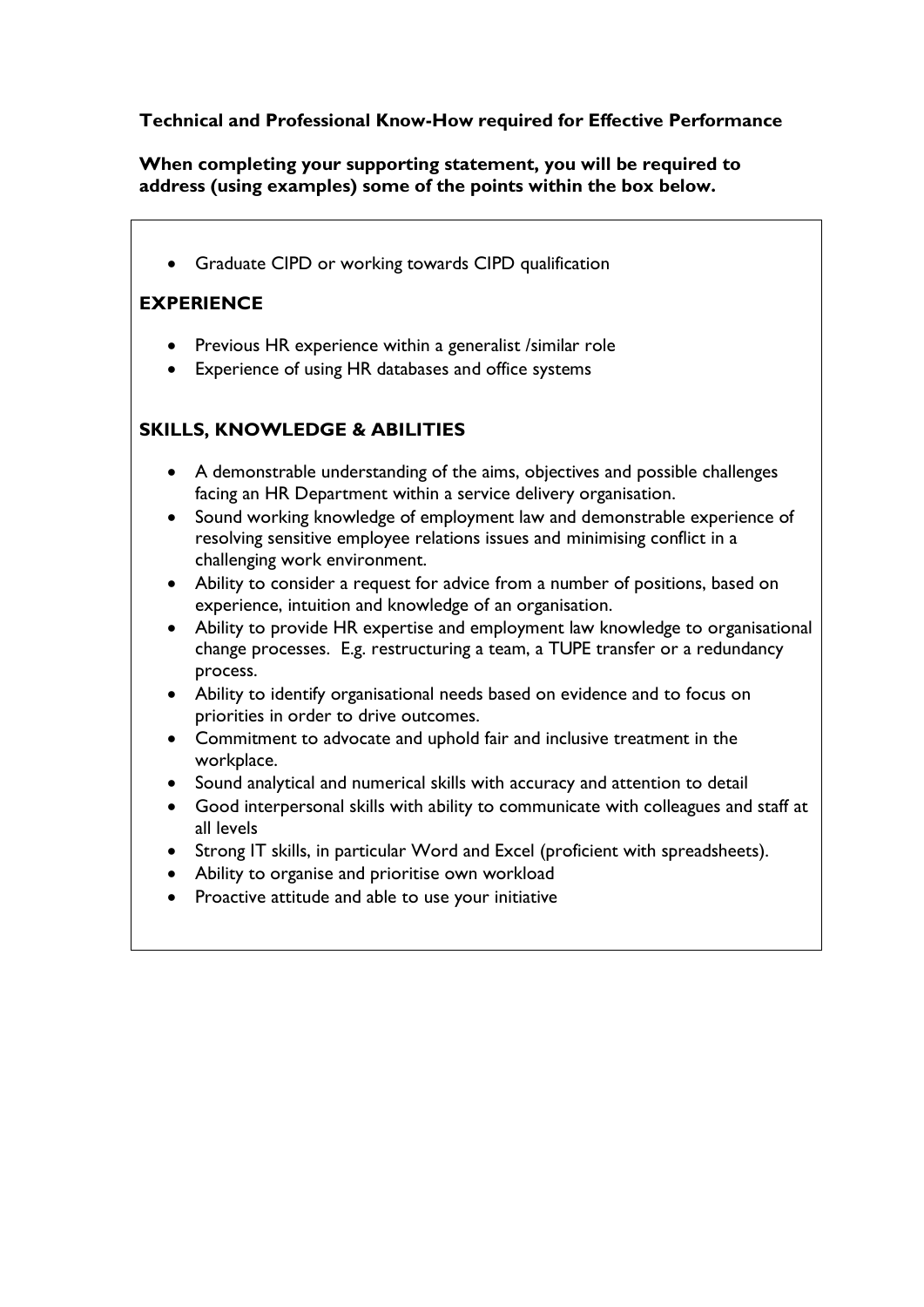# **Competencies Required For Effective Performance:**

| Competency                 | What this looks like in practice                                   | Level |
|----------------------------|--------------------------------------------------------------------|-------|
|                            | Gathers the required information to solve                          |       |
|                            | problems                                                           |       |
|                            | Steps back from the problem and thinks about what                  |       |
|                            | information is required.                                           |       |
|                            | • Collects the information required to solve the                   |       |
| <b>Analytical Thinking</b> | problem.                                                           |       |
|                            | • Draws upon and learns from previous experiences                  |       |
| (The ability to give       | of self and others.                                                |       |
| proper consideration       | • Organises the information in a logical way.                      |       |
| to problems and to         | Sifts and analyses information                                     |       |
| come up with good          | Processes information quickly and draws accurate                   |       |
| solutions.)                | conclusions.                                                       |       |
|                            | <b>Example 1</b> Breaks down problems into their parts, identifies |       |
|                            | cause and effect.                                                  | 2     |
|                            | " Makes accurate deductions.                                       |       |
|                            | ■ Evaluates whether arguments or cases are complete                |       |
|                            | or sound.                                                          |       |
|                            | • Challenges incorrect information or discrepancies.               |       |
|                            | Reflects on what they've done and learns from it.                  |       |
|                            | Is conscientious and professional<br>" Meet targets and deadlines. |       |
|                            | " Do what they say they are going to do.                           |       |
|                            | • Prepares properly for meetings and events.                       |       |
|                            | • Complies with defined policies and procedures.                   |       |
| <b>Commitment and</b>      | Understands the need to evidence what we do.                       |       |
| <b>Drive</b>               | • Completes paperwork and reports in line with                     |       |
|                            | standards.                                                         |       |
| (The ability to take the   | Is proactive and solution focused                                  |       |
| initiative and achieve     | Is enthusiastic and positive in what they do.<br>п                 |       |
| targets and results)       | Do things before they need to be told.                             |       |
|                            | Find solutions for themselves.                                     |       |
|                            | Knows when to make decisions and when to seek<br>٠                 | 2     |
|                            | support from others                                                |       |
|                            | • Is flexible and adapts response according to the                 |       |
|                            | situation while working within SHP policies and                    |       |
|                            | procedures.                                                        |       |
|                            | <b>Organises own work</b>                                          |       |
| <b>Efficiency and</b>      | • Thinks ahead about what needs to be done.                        |       |
| <b>Effectiveness</b>       | <b>Sets clear priorities for work.</b>                             |       |
|                            | Shows good attention to detail; checks work for<br>■               |       |
| (The ability to plan and   | accuracy.                                                          |       |
| organise work so that      | ■ Keeps files and other paperwork up to date.                      |       |
| deadlines, targets and     | Knows where to find things.                                        |       |
| standards are met)         | Meets targets and deadlines.                                       |       |
|                            |                                                                    |       |
|                            |                                                                    |       |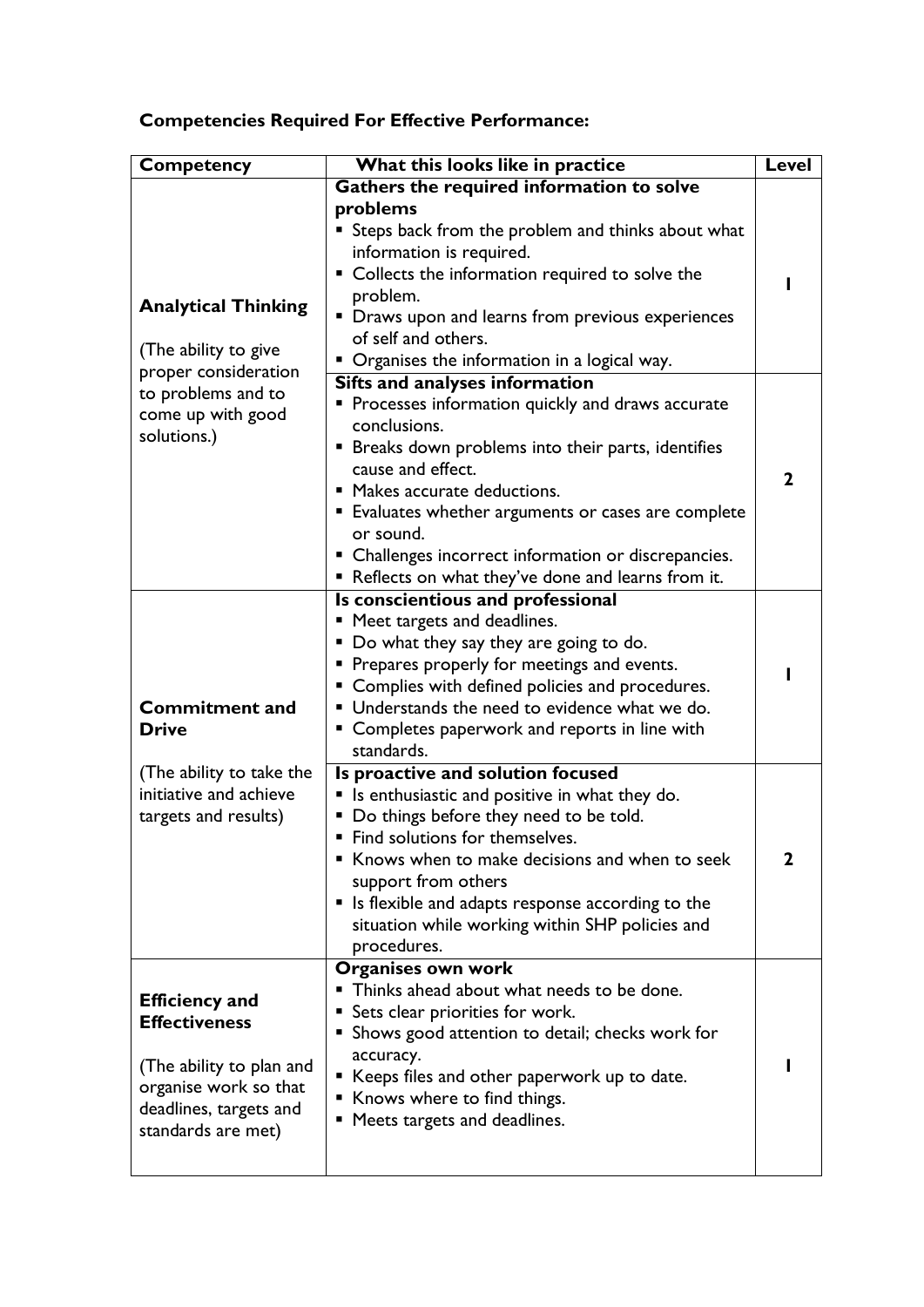|                         | Consistently delivers work on time and to                    |              |
|-------------------------|--------------------------------------------------------------|--------------|
|                         | standards                                                    |              |
|                         | • Produces work quickly                                      |              |
|                         | " Meets quality standards.                                   |              |
|                         | • Plans work and projects, sets clear milestones.            | $\mathbf{2}$ |
|                         | " Monitors progress and takes action where                   |              |
|                         | performance deviates from plan.                              |              |
|                         | " Juggles several tasks and projects at any one time         |              |
|                         | without letting any drop.                                    |              |
|                         | Ensures that others deliver work on time and                 |              |
|                         | to standards                                                 |              |
|                         | • Communicates expectations of standards and                 |              |
|                         | timescales to others.                                        |              |
|                         | • Holds others accountable for delivering on time and        |              |
|                         | to standards.                                                |              |
|                         | • Constructively and decisively deals with                   | 3            |
|                         | performance issues.                                          |              |
|                         | • Allocates resources in line with organisational            |              |
|                         | priorities.                                                  |              |
|                         | • Delegates tasks and projects effectively.                  |              |
|                         | <b>Ensures that projects and initiatives are planned and</b> |              |
|                         | executed in conjunction with other departments.              |              |
|                         | <b>Supports and considers others</b>                         |              |
|                         | Does their fair share.                                       |              |
| <b>Teamworking</b>      | Is flexible and is prepared to help with things which<br>ш   |              |
|                         | are outside their own role                                   |              |
| (The ability to work)   | • Sees when others are struggling and offers help.           |              |
| cooperatively and       | • Owns their decisions and does not pass the buck.           |              |
| supportively with their | ■ Actively contributes to team meetings.                     |              |
| own team and other      | • Shares knowledge and ideas with colleagues.                |              |
| teams across SHP)       | Actively supports other teams across SHP.                    |              |
|                         | • Promotes SHP as an organisation inside and outside         |              |
|                         | the organisation.                                            |              |
|                         | <b>Communicates clearly</b>                                  |              |
|                         | " Can talk to different types of people effectively.         |              |
|                         | • Checks that they have been understood.                     |              |
|                         | • Speaks to people in a respectful and courteous             |              |
|                         | manner.                                                      |              |
| <b>Effective</b>        | Respects and takes into account cultural                     |              |
| communication           | differences.                                                 |              |
|                         | Uses appropriate body language.                              |              |
| (The ability to         | • Writes clearly and concisely.                              |              |
| communicate with        | Uses appropriate methods of communication.                   |              |
| others in a cooperative | Shows warmth and consideration to others                     |              |
| and sensitive way.)     | Is open and honest.                                          |              |
|                         | " Makes ever effort to put people at their ease.             |              |
|                         | Is a good listener; gives people time.                       | 2            |
|                         | Takes time to tune into what others are really               |              |
|                         | thinking and feeling.                                        |              |
|                         |                                                              |              |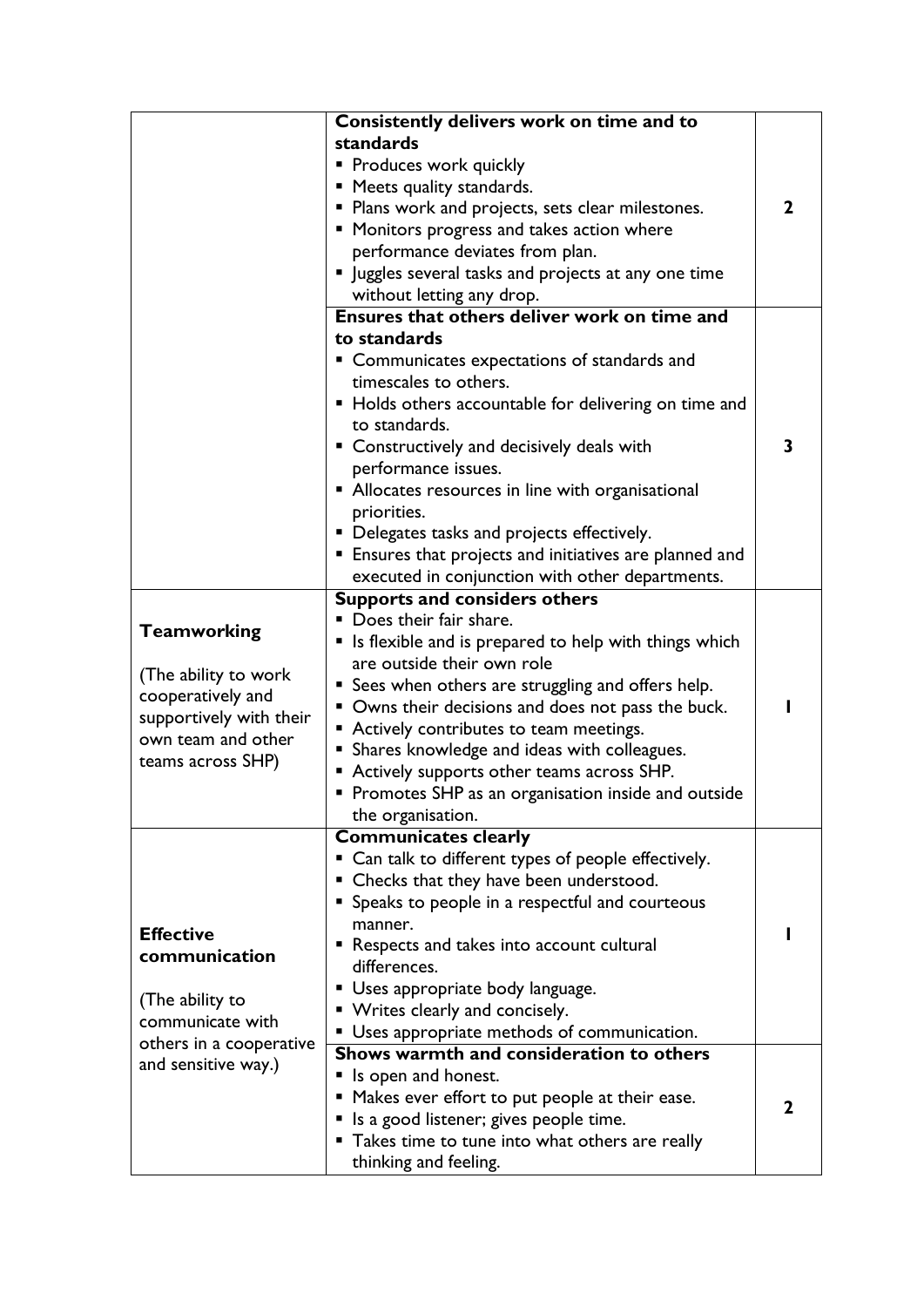|                                                           | • Is very aware of their own emotions and feelings      |              |
|-----------------------------------------------------------|---------------------------------------------------------|--------------|
|                                                           | and how these impact on others                          |              |
|                                                           | Is self aware                                           |              |
|                                                           | • Takes time to reflect on actions and behaviours and   |              |
|                                                           | learn from them.                                        |              |
|                                                           | ■ Admits when they make mistakes and learns from        |              |
|                                                           | them.                                                   |              |
|                                                           | ■ Has the confidence to review what works and does      |              |
| <b>Resilience</b>                                         | not work.                                               |              |
|                                                           | ■ Is aware of their own strengths and areas for         |              |
| (The ability to deal                                      | development.                                            |              |
| with situations with                                      | " Takes responsibility for their own learning.          |              |
| clients and colleagues                                    | Is assertive and self confident                         |              |
| with confidence.)                                         | Presents self in a confident manner.                    |              |
|                                                           | Raises issues in a constructive way.                    |              |
|                                                           | Able to make clear decisions and act on them.           | $\mathbf{2}$ |
|                                                           | • Remains calm and self controlled in challenging       |              |
|                                                           | situations.                                             |              |
|                                                           | • Acts decisively and appropriately in a crisis.        |              |
|                                                           | <b>Builds effective relationships with customers</b>    |              |
|                                                           | • Makes themselves available for the customer.          |              |
|                                                           | • Treats people with respect and courtesy               |              |
|                                                           | <b>Explores with customers their specific needs</b>     |              |
|                                                           | " Is very clear with boundaries - the customers and     |              |
|                                                           | their own.                                              |              |
|                                                           | ■ Recognises that SHP exists to provide a service to    |              |
|                                                           | our customers.                                          |              |
|                                                           | <b>Finds positive solutions to meet customer</b>        |              |
| <b>Putting the</b><br><b>Customer First</b>               | needs                                                   |              |
|                                                           | ■ Actively seeks and offers alternative ways of         |              |
|                                                           | meeting customers' needs                                |              |
| (The willingness and                                      | " Is responsive to customer problems, and works         |              |
| ability to deliver the                                    | with them to resolve problems promptly.                 |              |
| best possible person                                      | • Foresees problems rather than waiting for them to     | $\mathbf{2}$ |
| centred service to<br>our customers -<br>customers may be | happen                                                  |              |
|                                                           | Asks for feedback from customers about the              |              |
| service users, RSLs,                                      | service provided, and acts on it.                       |              |
| statutory bodies,                                         | <b>Establishes effective working relationships with</b> |              |
| colleagues in other                                       | other agencies to meet customer needs.                  |              |
| departments etc.)                                         | ■ Knows when to refer on to other agencies.             |              |
|                                                           |                                                         |              |
|                                                           | Takes actions to improve customer service               |              |
|                                                           | Asks for others' ideas about how service can be         |              |
|                                                           | improved.                                               |              |
|                                                           | Looks for ways to make procedures and systems           | 3            |
|                                                           | more customer-friendly.                                 |              |
|                                                           | Involves customers in continuously improving the        |              |
|                                                           | service.                                                |              |
|                                                           | • Collaborates with other agencies and organisations    |              |